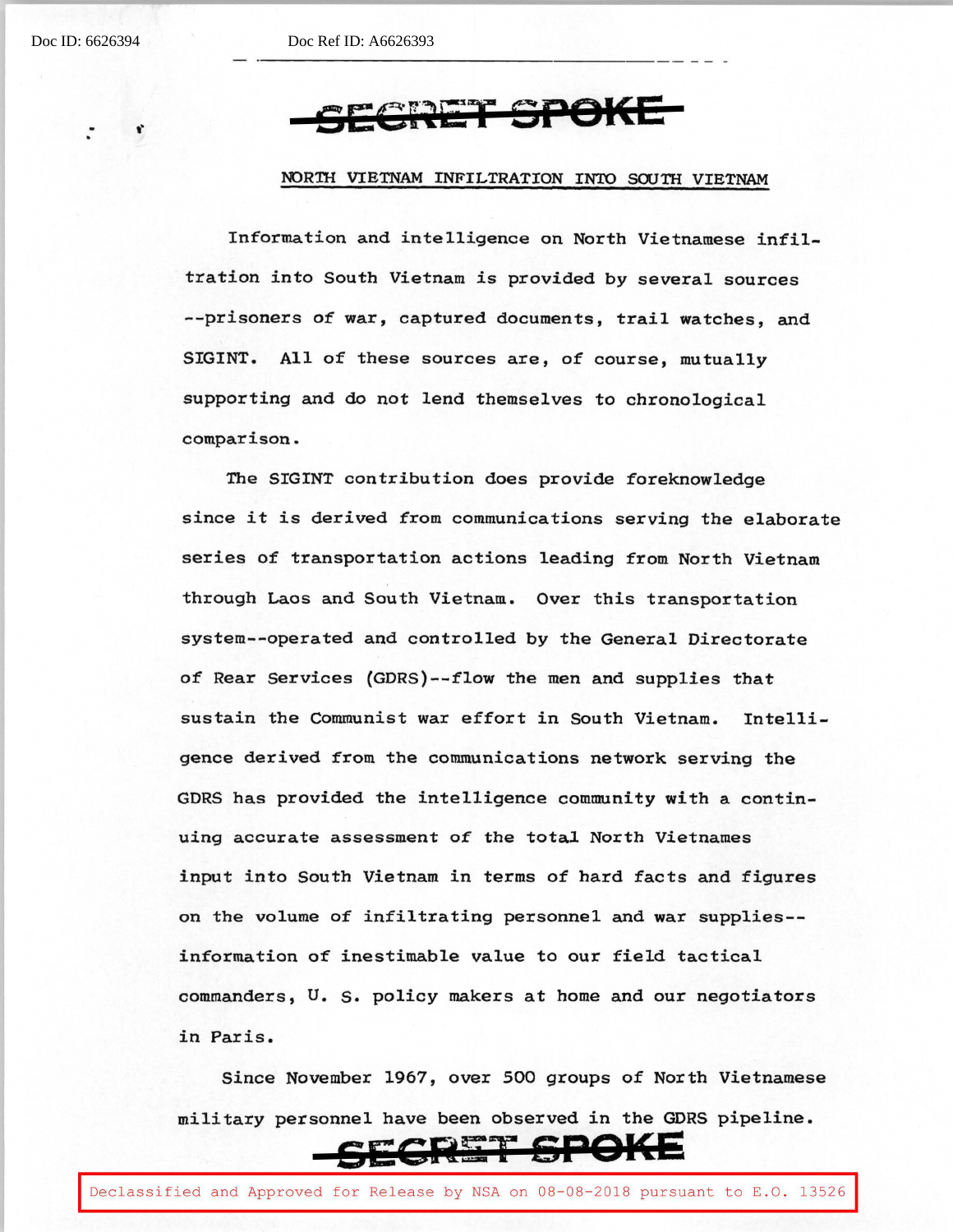Doc ID: 6626394 Doc Ref ID: A6626393

**SECRET gp()l(E** 

From SIGINT the strength of over 70% of these groups has been determined and they have had an average strength of more than 500 persons each. Thus, we know that 190 thousand new troops have been introduced into the pipeline and can estimate with confidence that the total introduced in the last year and one-half is in excess of a quarter of a million men.

Fluctuations in the rate *of* flow of men and supplies do occur, of course, principally in response to anticipated needs. But to some extent, seasonal factors also impose some restrictions on the flow. As a case in point, from December 1968 through February 1969, a total of 121 groups were noted in the pipeline for a known total *of* nearly 55,000 and an estimated total of approximately 66,000 men moving south during this three month period. In contrast, during the next three months--March through May--only 35 groups of about 14,000 troops were in the pipeline; and as a matter of fact, only three of these groups were introduced into the pipeline in N. Vietnam after 22 March. This decline in the number of southward moving groups noted in GDRS communications continues to the present. Moreover, recently available SIGINT indicates that for the period July through

2